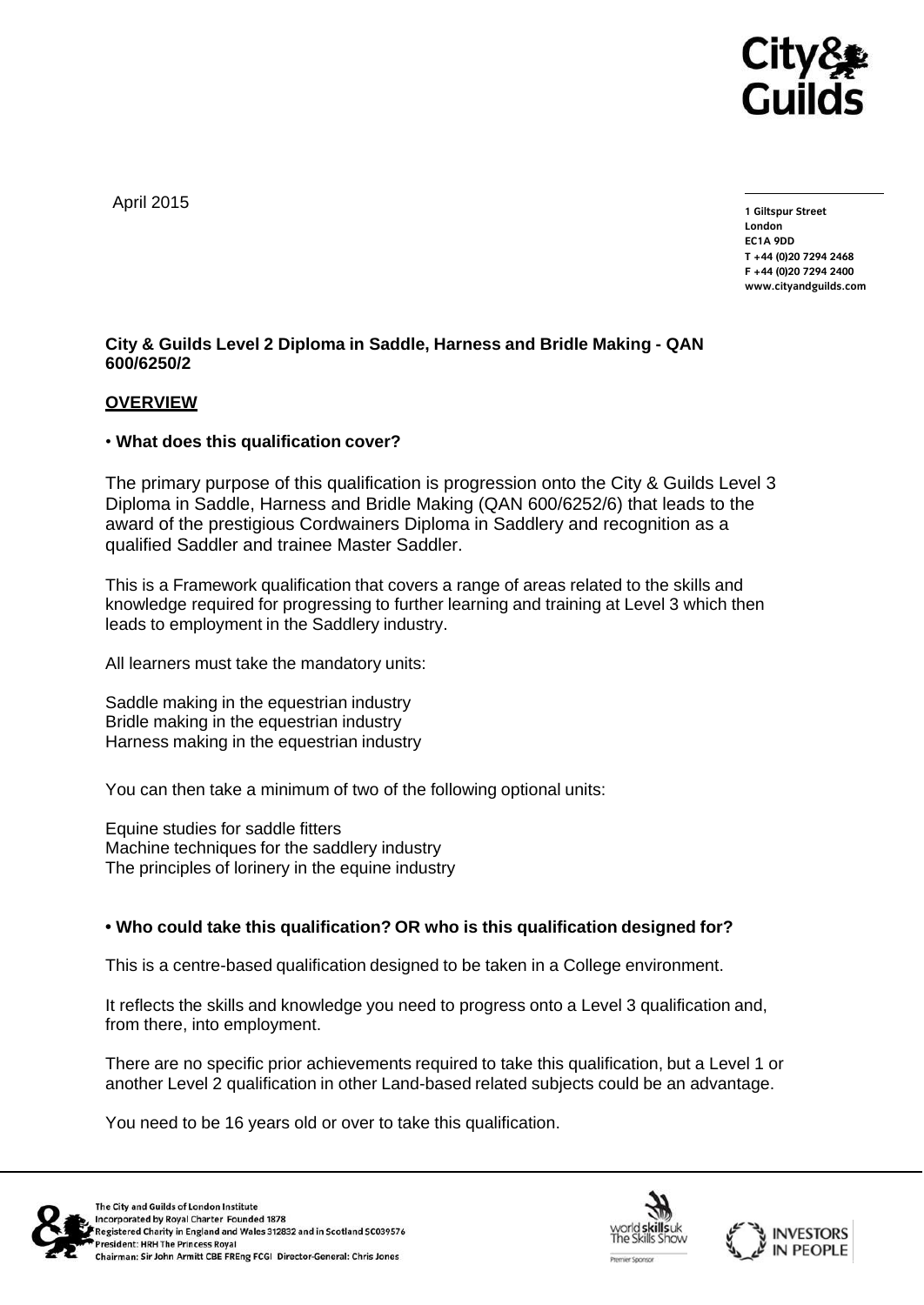

As a result of taking this qualification you will gain the basic skills and knowledge of saddle making, bridle making, harness making and lorinery. These skills, knowledge and understanding will enable you to progress onto the next Level (Level 3) qualification.

This qualification should be delivered in approximately 690-725 Guided Learning Hours. All of the mandatory units contain vocational skills and understanding that are directly related to saddle, harness and bridle making. The optional units are also specifically related to this vocational area. There are no general work related units within this qualification.

# **WHAT COULD THIS QUALIFICATION LEAD TO?**

Completion of this qualification allows you to be a registered Trainee Saddler and then you need to progress onto the:

Level 3 Diploma in Saddle, Harness and Bridle Making

Industry recognises the holder of the Level 3 to be a qualified Saddler, and a trainee Master Saddler. It takes a further 7 years to become a Master Saddler.

## **WHO SUPPORTS THIS QUALIFICATION?**

This qualification is supported by 2 providers (there are only at total of two providers of saddlery qualifications in the UK):

**Capel Manor College** – this is the only Provider offering this qualification and also provides both of the qualifications that it could lead to.

**Haddon Training** – this centre offers the Level 2 Diploma in Saddlery and the Level 3 Diploma in Saddlery (as part of the Apprenticeship in Fashion and Textiles).

In addition, we have support of the following Livery Companies:

**The Saddlers' Company**

**The Worshipful Company of Cordwainers**